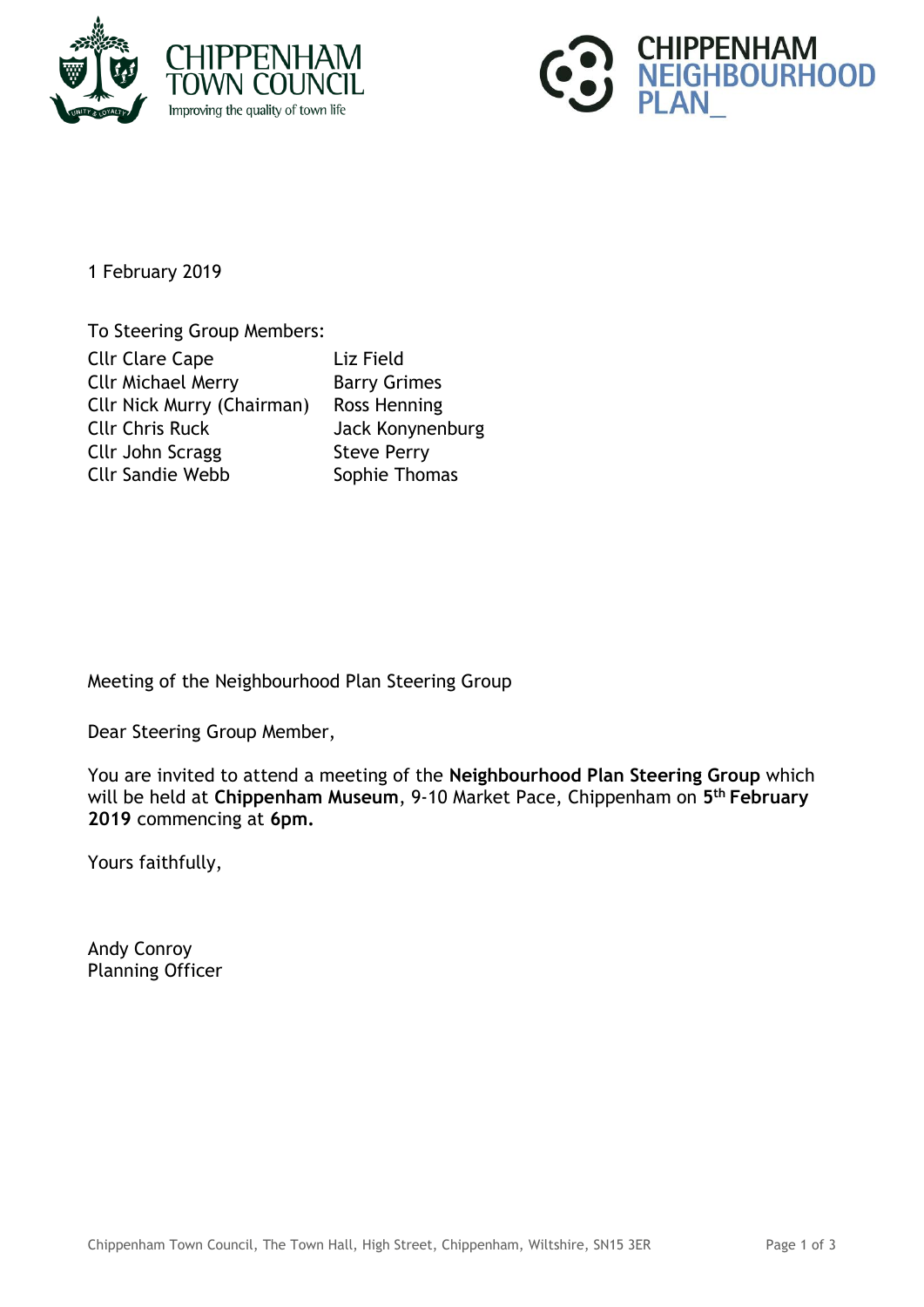## Agenda

Neighbourhood Plan Steering Group Meeting - 5<sup>th</sup> February 2019, 6pm, Chippenham Museum

| 1. | <b>APOLOGIES FOR ABSENCE</b>                                                                                                                                                                                                                               |
|----|------------------------------------------------------------------------------------------------------------------------------------------------------------------------------------------------------------------------------------------------------------|
| 2. | DECLARATION OF INTEREST                                                                                                                                                                                                                                    |
|    | All Members of the Steering Group are reminded to declare any<br>pecuniary or non-pecuniary interests they may have, in accordance<br>with the Town Council's latest approved Code of Conduct.                                                             |
| 3. | <b>MINUTES</b>                                                                                                                                                                                                                                             |
|    | To approve as a correct record and to sign the draft minutes of the<br>meeting held on Tuesday 8 January 2019 (copy attached).                                                                                                                             |
| 4. | <b>CHAIRMAN'S ANNOUNCEMENTS</b>                                                                                                                                                                                                                            |
| 5. | OUTLINE PLAN FOR PRE-VISION ENGAGEMENT                                                                                                                                                                                                                     |
|    | To approve or amend Outline Plan for Pre-Vision Engagement (copy<br>attached), covering the following communication channels:                                                                                                                              |
|    | Online survey (Members to be briefed on Survey Monkey)<br>Tailored emails (In addition, Members to come up with ideas for<br>strapline)<br>Street stalls<br>Social media<br>Talk Chippenham<br>Websites<br>Press release<br>Press meeting<br><b>Flyers</b> |
| 6. | <b>SURVEY</b>                                                                                                                                                                                                                                              |
|    | To approve or amend draft survey (copy attached) and discuss any<br><b>GDPR</b> related issues.                                                                                                                                                            |
| 7. | <b>COMMUNICATION &amp; ENGAGEMENT STRATEGY</b>                                                                                                                                                                                                             |
|    | To approve or amend draft version of Communication and Engagement<br>Strategy, in particular changes to the Communication Channels table<br>and Social Group Analysis table (copy attached).                                                               |
| 8. | PROJECT TIMELINE                                                                                                                                                                                                                                           |
|    | To approve or amend updated Project Timeline covering period Jan<br>2019-April 2020 (copy attached).                                                                                                                                                       |